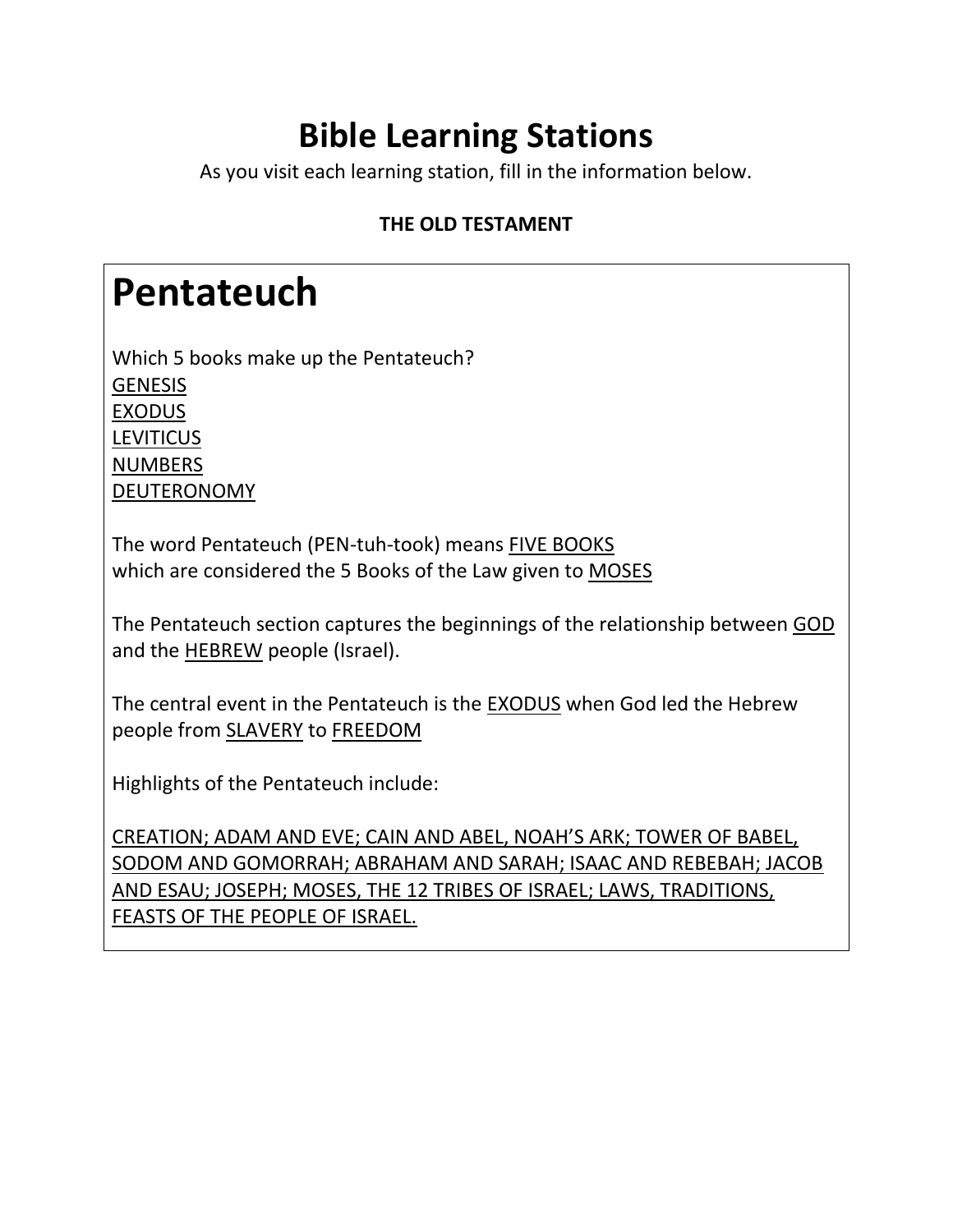# **History**

Which books make up the History section?

| <b>JOSHUA</b>  | 1KINGS             | <b>NEHEMIAH</b>   |
|----------------|--------------------|-------------------|
| <b>JUDGES</b>  | 2KINGS             | TOBIT             |
| <b>RUTH</b>    | <b>1CHRONICLES</b> | JUDITH            |
| <b>1SAMUEL</b> | 2 CHRONICLES       | <b>ESTHER</b>     |
| <b>2SAMUEL</b> | EZRA               | <b>1MACCABEES</b> |
|                |                    | 2MACCABEES        |
|                |                    |                   |

The History section records the story of the people of ISRAEL who, under various leaders (JUDGES and KINGS) fought to establish and keep the PROMISED LAND.

The central event in the History section is the establishment of the KINGDOM of Israel.

Highlights of the History section include:

SAMSON AND DELILAH; RUTH AND NAOMI; SAMUEL; KING SAUL; DAVID AND GOLIATH, KING DAVID, KING SOLOMON, BUILDING OF THE TEMPLE; ELIJAH AND ELISHA; KINGS, BATTLES AND GENEALOGIES; FALL OF THE NORTHERN AND SOUTHERN KINGDOMS; EXILE IN BABYLON AND RETURN TO ISRAEL; JUDITH AND ESTHER.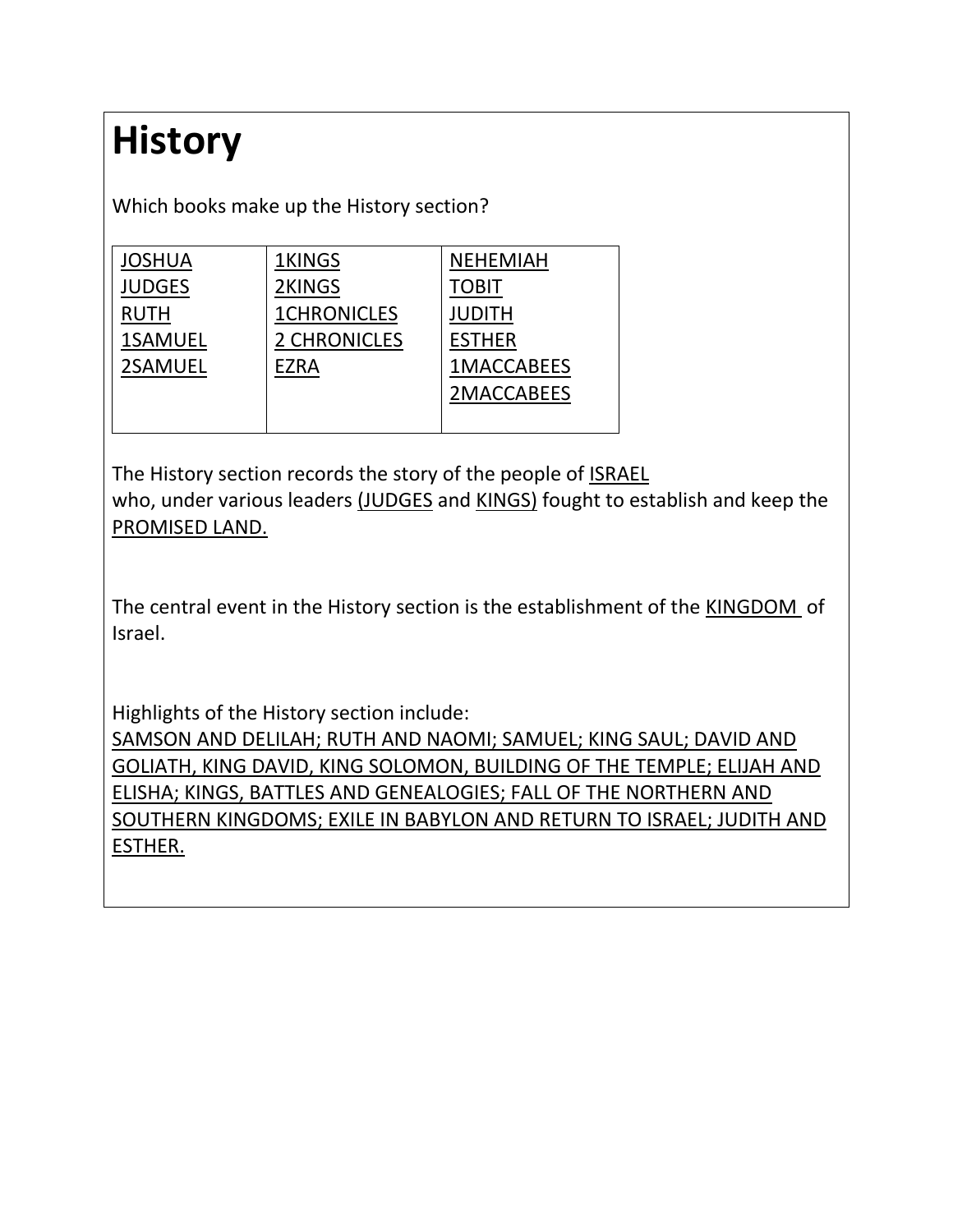## **Wisdom**

Which books make up the Wisdom section?

- [Job](http://www.usccb.org/bible/books-of-the-bible/#Job)
- [Psalms](http://www.usccb.org/bible/books-of-the-bible/#Psalms)
- [Proverbs](http://www.usccb.org/bible/books-of-the-bible/#Proverbs)
- [Ecclesiastes](http://www.usccb.org/bible/books-of-the-bible/#Ecclesiastes)
- [Song of Songs](http://www.usccb.org/bible/books-of-the-bible/#Songs)
- [Wisdom](http://www.usccb.org/bible/books-of-the-bible/#Wisdom)
- [Sirach](http://www.usccb.org/bible/books-of-the-bible/#Sirach)

The Wisdom section gathers the WISDOM TEACHINGS of the people of Israel collected over THOUSANDS of years of wandering through the DESERT, living in the PROMISED Land, worshipping in the TEMPLE and struggling through the EXILE.

The "heart" of the Wisdom section of the Bible is the Book of PSALMS the Prayer of the CHURCH.

Highlights of the Wisdom section include (dark bullets, large font): JOB'S SUFFERING 150 PSALMS FOR ALL OCCASIONS FAMOUS SAYINGS

Write one example of a Psalm: THE LORD IS MY SHEPHERD (PS 23; TO YOU O LORD I LIFT UP MY SOUL (PS 25), ETC.

Write one example of a famous saying from the Wisdom section: THERE IS A TIME FOR EVERYTHING (ECCL 3); SPARE THE ROD AND SPOIL THE CHILD (PROV 14), ETC.